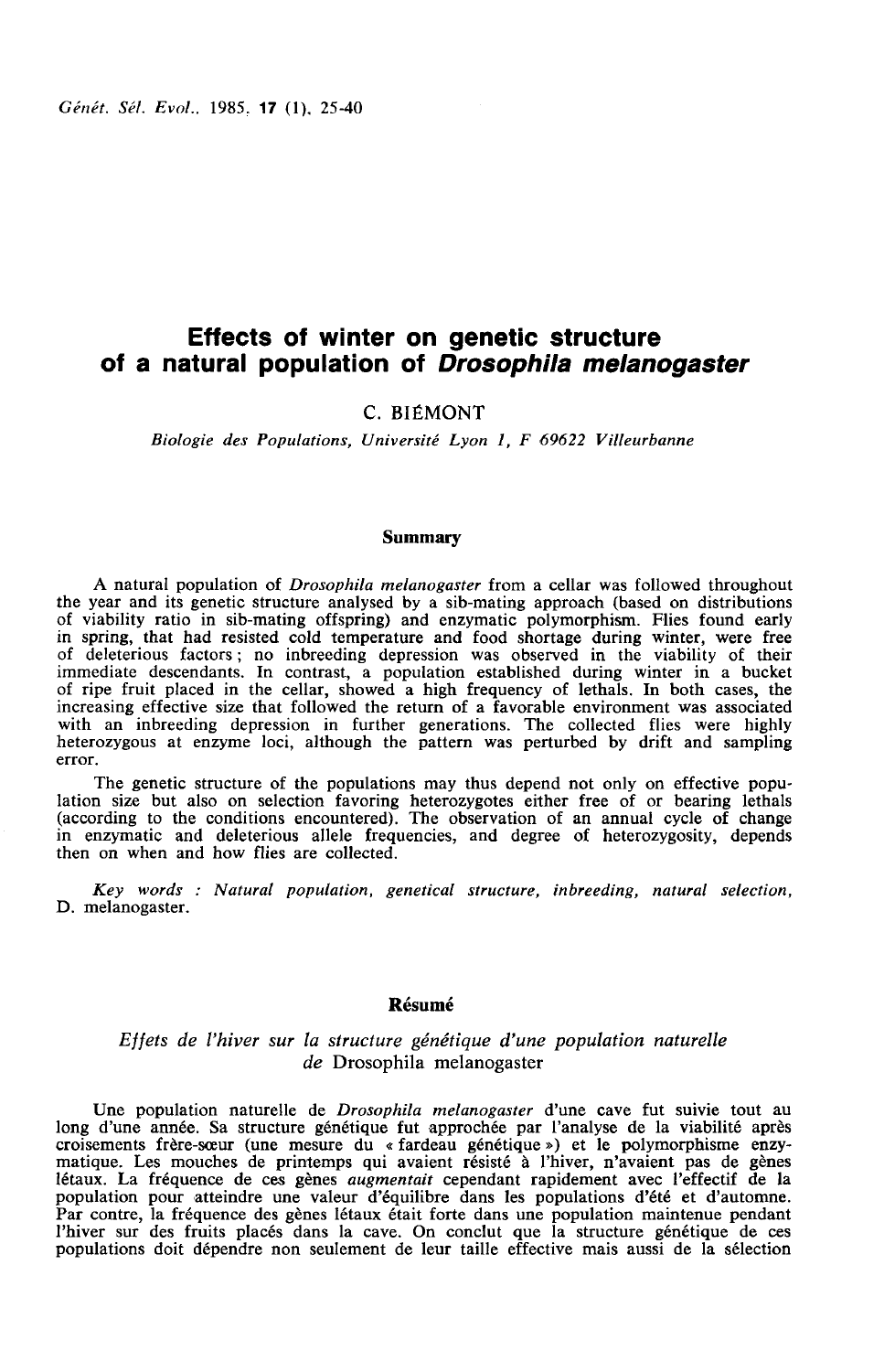naturelle favorisant les individus hétérozygotes pour les loci enzymatiques; ces individus portaient ou ne portaient pas de gènes létaux selon l'environnement auquel était soumise la population. L'observation d'un cycle annuel de variation de fréquence des gènes enzymatiques et délétères, ainsi que du degré d'hétérozygotie, doit alors dépendre du moment et de la manière dont les mouches sont collectées.

Mots clés : Population naturelle, structure génétique, consanguinité, sélection naturelle, D. melanogaster.

### 1. Introduction

The role of selection for heterozygotes in maintaining the genetic variability of populations is one of genetic's most intriguing problems. Though some works suggest that highly heterozygous individuals enjoy an enhanced developmental homeostasis, which enable them to adjust their development and physiological processes in res-<br>ponse to environmental challenge (LERNER, 1954), the mechanisms which determine I he role of selection for heterozygotes in maintaining the genetic variability of populations is one of genetic's most intriguing problems. Though some works suggest that highly heterozygous individuals enjoy an enhanced One of the theories to emerge from observations on genetic variability in populations of Drosophila is the proposal that extreme environmental conditions favor heterozyponse to environmental challenge (LERNER, 1954), the mechanisms which determine<br>a population's genetic structure remain obscure (see LEWONTIN, 1974, for a review).<br>One of the theories to emerge from observations on genetic which enable them to adjust their development and physiological processes in response to environmental challenge (LERNER, 1954), the mechanisms which determine a population's genetic structure remain obscure (see LEWONTIN, MUKAI & YAMAGUCHI, 1974).

The deleterious gene frequencies in natural populations can fluctuate in response to environmental events which affect population size. The same environmental events can select for or against heterozygous individuals and may or may not be followed by inbreeding depression. Hence, the proposal that *Drosophila melanogaster* demonstrates cyclic changes in deleterious gene frequencies due to various and extreme climatic conditions encountered every year, largely depends on spatial and temporal structure of the population. For instance, selection for heterozygotes free of lethals might be observed only if the flies were caught just before the effective size of the population expands and becomes large enough for lethals to accumulate.

An important point is that the genetic techniques most often used to compare the homozygous and heterozygous effects of deleterious genes or gene complexes involve making the observed only if the flies were caught just before the effective size<br>of the population expands and becomes large enough for lethals to accumulate.<br>An important point is that the genetic techniques most of been shown recently that certain mutations and lethals observed in natural populations are the result of interactions between the wild strain studied and the marker volve making chromosomes totally homozygous (LEWONTIN, 1974). However, it has<br>been shown recently that certain mutations and lethals observed in natural popu-<br>lations are the result of interactions between the wild strain method of producing homozygous chromosomes is an inbred mating system (generally between brothers and sisters), so that, in addition to the chromosomes being studied, the entire genome is rendered more homozygous (LEWONTIN, 1974). As a result one been shown recently that certain mutations and lethals observed in natural populations are the result of interactions between the wild strain studied and the marker strain used (KIDWELL, 1983; BREGLIANO *et al.*, 1980). No cannot distinguish the effects of homozygosity of a particular chromosome from a general increase in homozygosity of the background genotype. In order to eliminate this problem, a different approach has been adopted. The approach involves studying the entire genome is rendered more homozygous (LEWONTIN, 1974). As a result one cannot distinguish the effects of homozygosity of a particular chromosome from a general increase in homozygosity of the background genotype. & BOUCLIER, 1983).

This paper reports the results of sib-mating analysis in association with a survey of enzymatic polymorphism of a cellar population of Drosophila melanogaster. The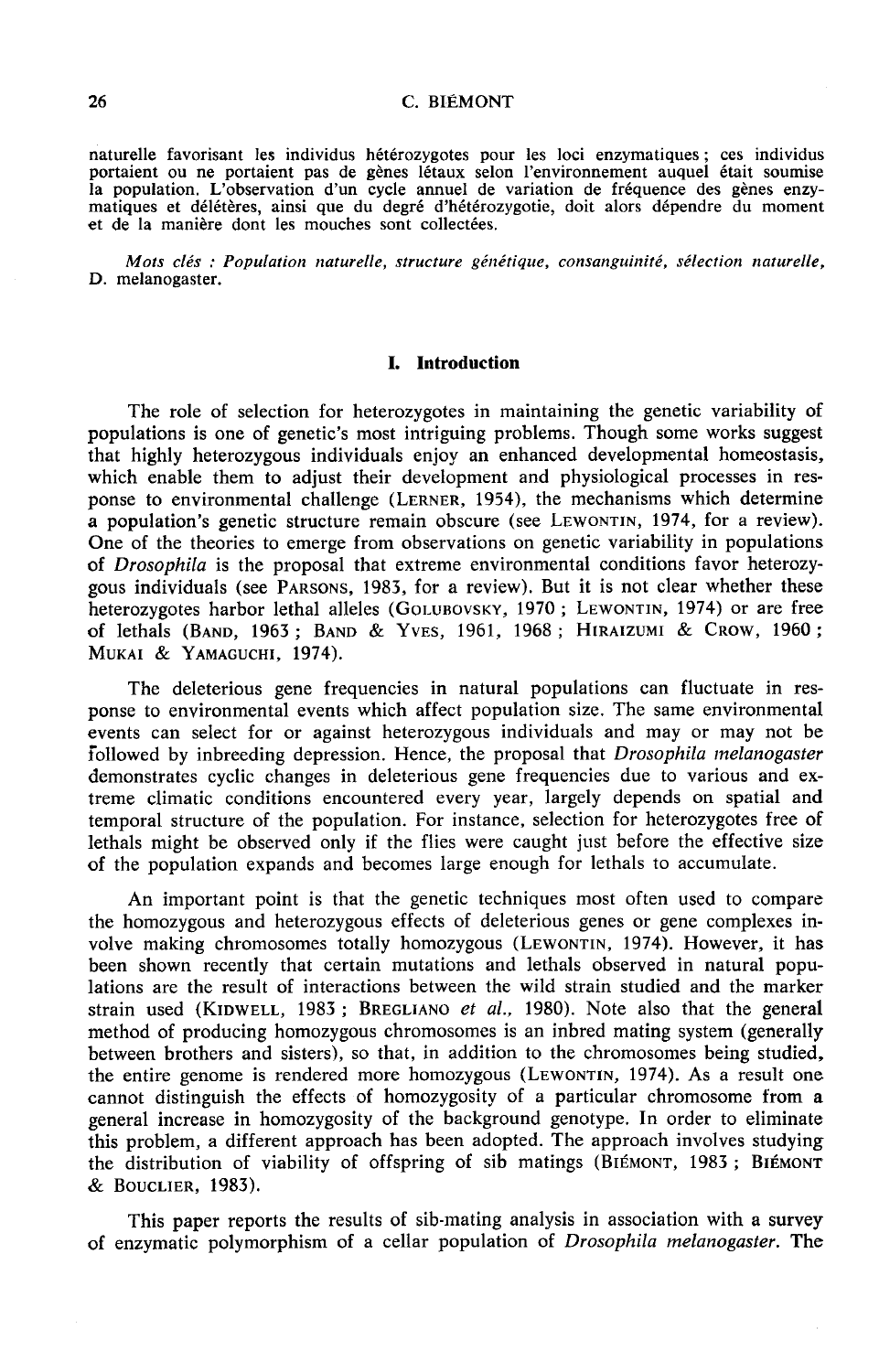study concerns the population's genetic makeup in winter, during which harsh environmental conditions severely reduced the population size, and in early spring where a few flies may survive to found a new population.

## IL Material and methods

## A. Collection site

Flies were collected from a cellar in Valence (Drome, France). The cellar measured 4 by 4 meters with a dirt floor. Migrant flies apparently may enter and leave via a small window. Though many different kinds of fruit are stored in this cellar through the year, no fruit remained available during the winter period from December to the beginning of June when the first fruit appears. Initial collection trips to the vacant cellar, from December 1981 through the following April, were unrewarding. It was not until early May 1982 that 2 Drosophila melanogaster females were first captured. They were found to have been fertilized prior to capture so that their brother and sister offspring were analysed for viability (fraction of the fertilized eggs which develops to the adult stage). The progeny of one of thèse wild females, arbitrarily chosen, was maintained in the laboratory so that the genetic structure of her non overlapping descendant generations could be analysed. This population is identified as the « isofemale population ». In June, cherries and strawberries were stored in the cellar and a Drosophila population expanded rapidly. In each of June, September and October, a sample of about 50 females was taken from the cellar and laboratory populations established from their offspring. The  $F_2$  of these females were first analysed in order to avoid possible influence of the environment under which the mothers had undergone development. The established populations were then analysed again a few generations later.

In November 1982, at a time where the flies usually disappear, an experimental « natural » population was set up by putting some ripe apples and pears in a bucket inside the cellar. The population of  $\overrightarrow{D}r$ osophila which established in the bucket was undisturbed for 4 months. The minimum temperature of the cellar during this period was  $10\text{ °C}$ ; the temperature inside the bucket was not determined. A sample of the population was taken in February 1983 and the  $F_2$  flies analysed. Also, a « February » population was established in the laboratory (from about 50 females) and maintained in bottles by tipping over large number of parents in each generation. The flies were reared in the laboratory on a standard axenic-dried yeast-agar medium at 25 °C in the dark.

### B. The sib-mating analysis

Genetic variability in species that lack genetic markers, is classically evaluated by comparing effects of various inbred crosses on average viability. This method assumes a linear relationship between the intensity of inbreeding depression and the theoretical value of the inbreeding coefficient. The assumptions made in this model are not always met, and their biological meanings have been largely debated and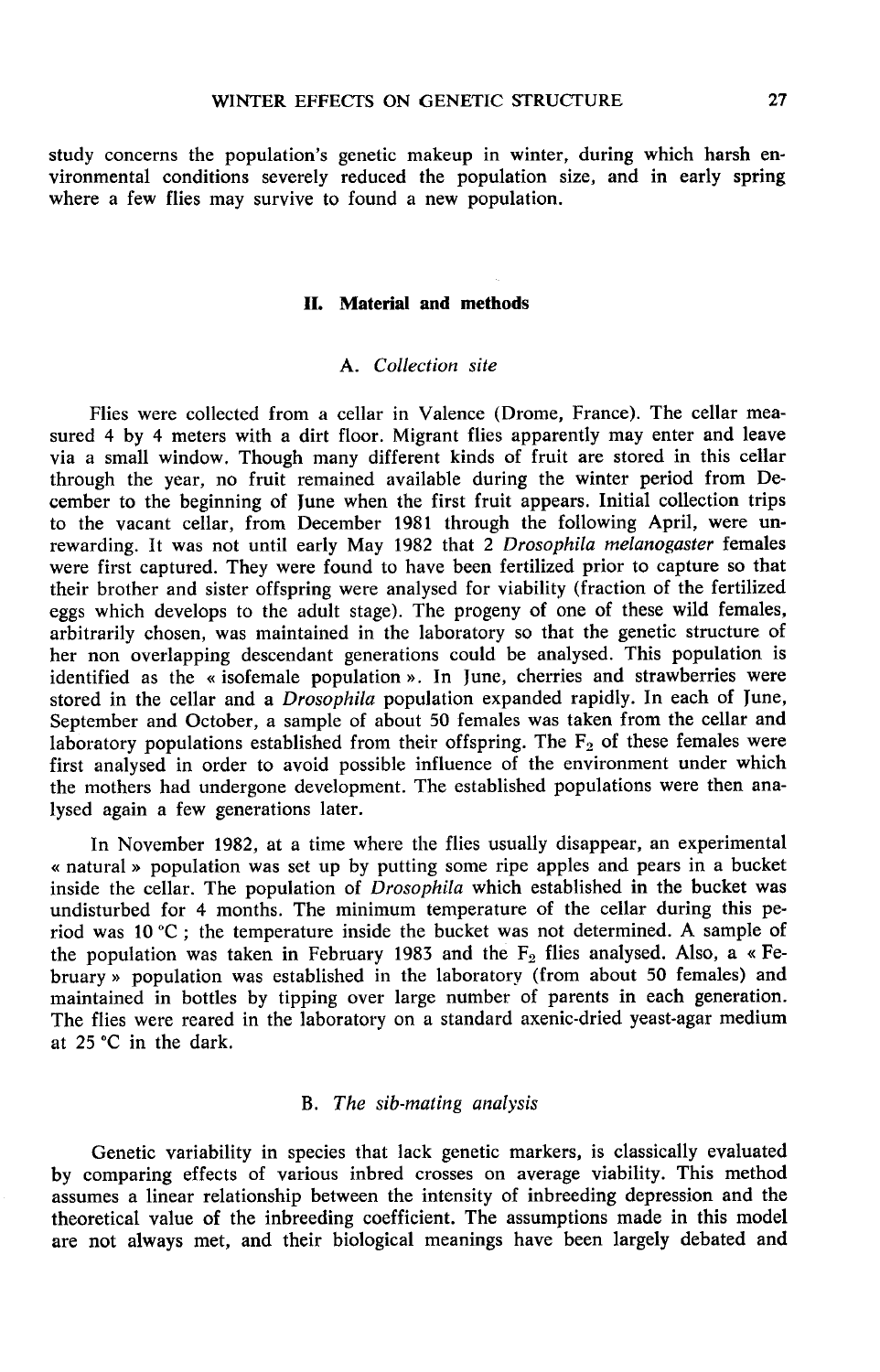28 C. BIÉMONT<br>
criticized (see for example LEWONTIN, 1974). The following approach involves studying the distributions of viability values of sib-mating offspring. This method can then be used in species that lack adequate genetic markers and it is free of biological assumptions about the nature of lethality.

For all the populations, 50 males and 50 females were chosen at random from either the  $F<sub>2</sub>$  offspring or the established laboratory populations. The flies were then crossed in pairs. The pairs so formed were set up and allowed to lay eggs. 50 eggs laid by each mated female were transferred to a vial with fresh medium to allow  $F_1$  progeny to develop. The  $F_1$  adults emerging from the eggs were counted. Egg viability for each pair of these controls was then estimated by calculating the percentage of fertilized eggs that produced adults. At hatching time, one brother-sister  $F_1$  pair for each progeny group was separated and allowed to mate. The eggs laid during 2 successive periods of 10 h each, were collected. Replicate samples of 50 eggs from each lot were then transferred to new vials where  $F_2$  progeny developed. The  $\overline{F}_2$ adults emerging from each replicate lot were counted and viability ratios were determined. The data from replicates, found to be homogeneous by chi-square tests, were pooled. These data lead thus to viability distribution curves for control and sib generations.

Note that the first descendant of each of the wild female collected in May are all sibs. The offspring viability was analysed on about 50 brother-sister pairs for each progeny.

## C. Electrophoresis

A sample of 50 males from each population and some laboratory generations was analysed by standard horizontal starch gel electrophoresis. The loci were run on A sample of 50 males from each population and some laboratory generations<br>was analysed by standard horizontal starch gel electrophoresis. The loci were run on<br>a tris-citrate buffer system (POULIK, 1957) and stain on the sa genase ( $\alpha$ -Gpdh), Esterase-6 (Est-6), Esterase-C (Est-C) and phosphoglucomutase (PGM). The staining methods were those of GIRARD (1976). a tris-citrate buffer system (POULIK, 1957) and stain on the s<br>loci were examined : alcohol dehydrogenase (Adh), alpha-gly<br>genase ( $\alpha$ -Gpdh), Esterase-6 (Est-6), Esterase-C (Est-C) ar<br>(PGM). The staining methods were tho

## D. Numerical analysis

### Distributions of viability values

The distributions of viability values were analysed globally by a correspondence factorial analysis (BENZECRI, 1973). This method of ordination allows depiction of the different populations that are characterized by the pattern of distribution of their viability values. Each population is defined by its position in a space of as many dimensions as the number of classes of viability values. Distances between 2 populations are then measured by a chi-square metric. The aim of the analysis is to find the maximum variability axes of the variance-covariance matrix. Hence, the graph distance between any 2 populations is a measure of their similarity for viability distribution. This factorial analysis takes account of all the information contained in the distribution curves. It is then much more powerful in determining differences between populations than a viability index based on average values.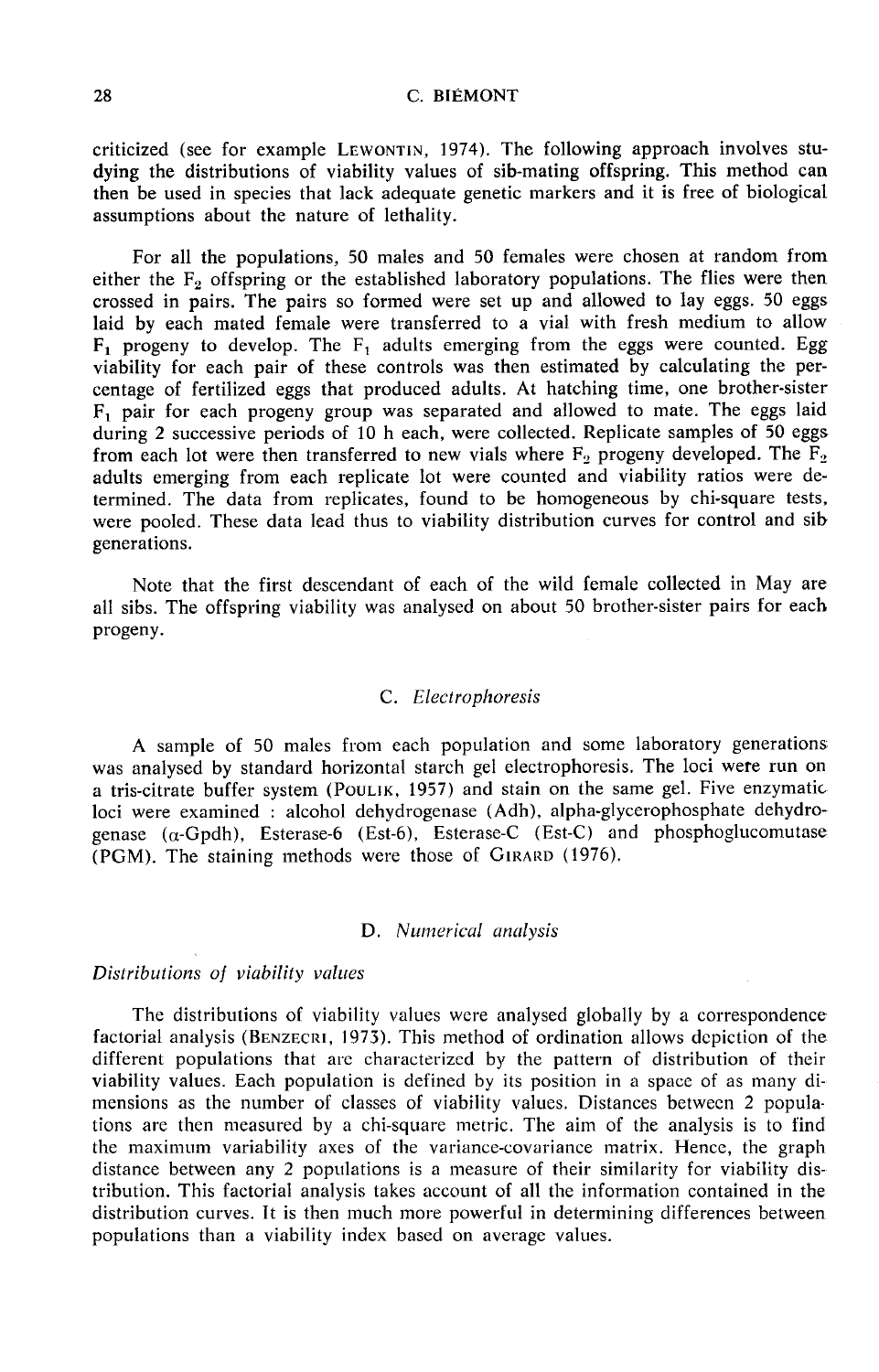### Electrophoresis data

Using the allelic frequency data, the within-population fixation index  $(F_{IS})$  was calculated

$$
F_{IS} = 1 - \frac{H_o}{H_c}
$$

for each polymorphic enzyme locus, where  $H_0$  is the observed proportion of heterozygotes and  $H_C$  is the expected Hardy-Weinberg proportion. A positive value of  $F_{IS}$  indicates an excess of homozygotes.  $\overline{F}_{IS}$ , the mean fixation index for a population over all loci, represents the average deviation of the population's genotypic proportions from the Hardy-Weinberg equilibrium due to the combined effects of finite of the population.

population size, selection, inbreeding, and other forces affecting the genetic makeup<br>of the population.<br>To test whether the values of  $F_{18}$  represent significant deviations from panmixia,<br>a one-tailed chi-square test w (1953).

(1953).<br>  $\chi^2 = F_{18}^2 N_i$  (k – 1) with k(k – 1)/2 degrees of freedom, with N<sub>i</sub>, sample size<br>
and k, number of alleles. Since this  $\chi^2$  is the same as the one calculated directly from the observed and expected genotypic frequencies,  $\overline{F}_{1S}$  was tested for significance by a summation of all the individuals  $\gamma^2$  associated with each locus. The reand  $\hat{k}$ , number of alleles. Since this  $\chi^2$  is the same as the one calculated directly from the observed and expected genotypic frequencies,  $\overline{F}_{IS}$  was tested for significance by a summation of all the individual

m the population.

#### III. Results

#### A. Distributions of viability values

The distributions of the viability ratios are shown in figures 1 and 2. In general the curves appear heterogeneous in that we can distinguish 2 groups of pairs : those with high viability values equal or above 0.90 and those with viability values less than 0.90. It can be easily seen that the brother-sister crosses produced consistently a smaller proportion of viable offspring than did control crosses. These sib matings result also in a wide scatter of viability values leading thus to a trend towards low values. These distribution patterns reflect the expression of deleterious factors due to the increased homozygosity of the genome in the offspring from the sib pairs than 0.90. It can be easily seen that the brother-sister crosses produced consistently<br>a smaller proportion of viable offspring than did control crosses. These sib matings<br>result also in a wide scatter of viability values tions on the basis of the distributions of the viability ratios reflect the amount of deleterious factors those populations concealed. For such comparison, the distribu-<br>tions were analysed by a correspondence factorial analysis (BENZECRI, 1973). Gravalues. These distribution patterns reflect the expression of detectrious factors due<br>to the increased homozygosity of the genome in the offspring from the sib pairs<br>(LEWONTIN, 1974; BIÉMONT, 1983). Thus, the comparison of phical representation of the results of this statistical analysis is shown in figure 3.

The analysis separates the controls from the sib-matings as a function of the proportion of high viability batches. The wide scatter of the sib-mating progenies on the left part of the plane results from their trends towards low viability values.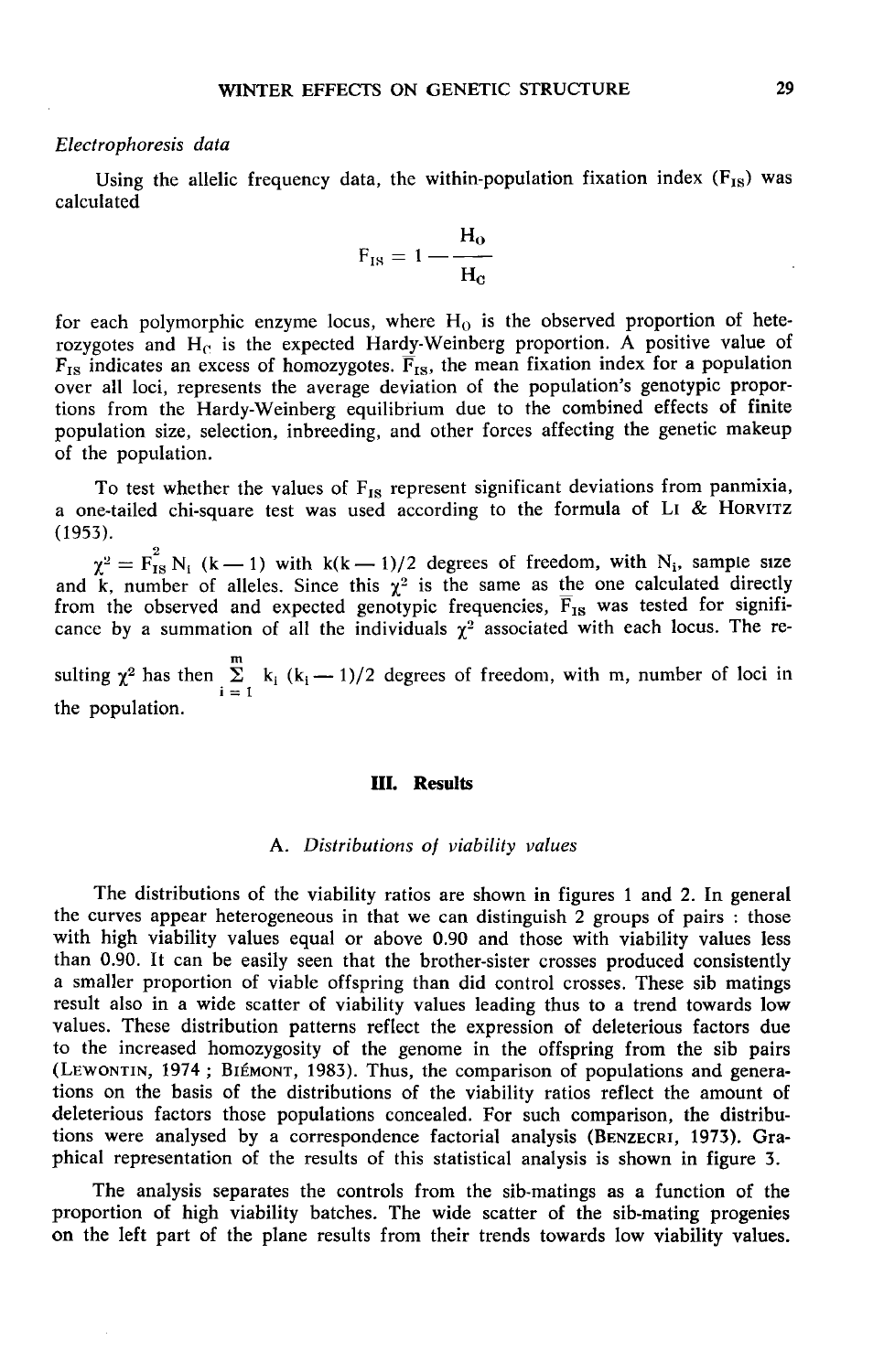

Distributions of viability values, in progeny from unrelated and sibling crosses of natural populations of D. melanogaster.

Distributions des valeurs de la viabilité (nombre d'adultes/nombre d'œufs fécondés) de descendances d'individus appariés frères-sœurs (sibs) ou non apparentés (« controls »), dans des populations naturelles de D. melanogaster.

n : Number of pairs.

f,

Nombre de couples étudiés.

Ordinate : number of pairs in each viability class.

En ordonnées : nombre de couples dans chaque classe de viabilité.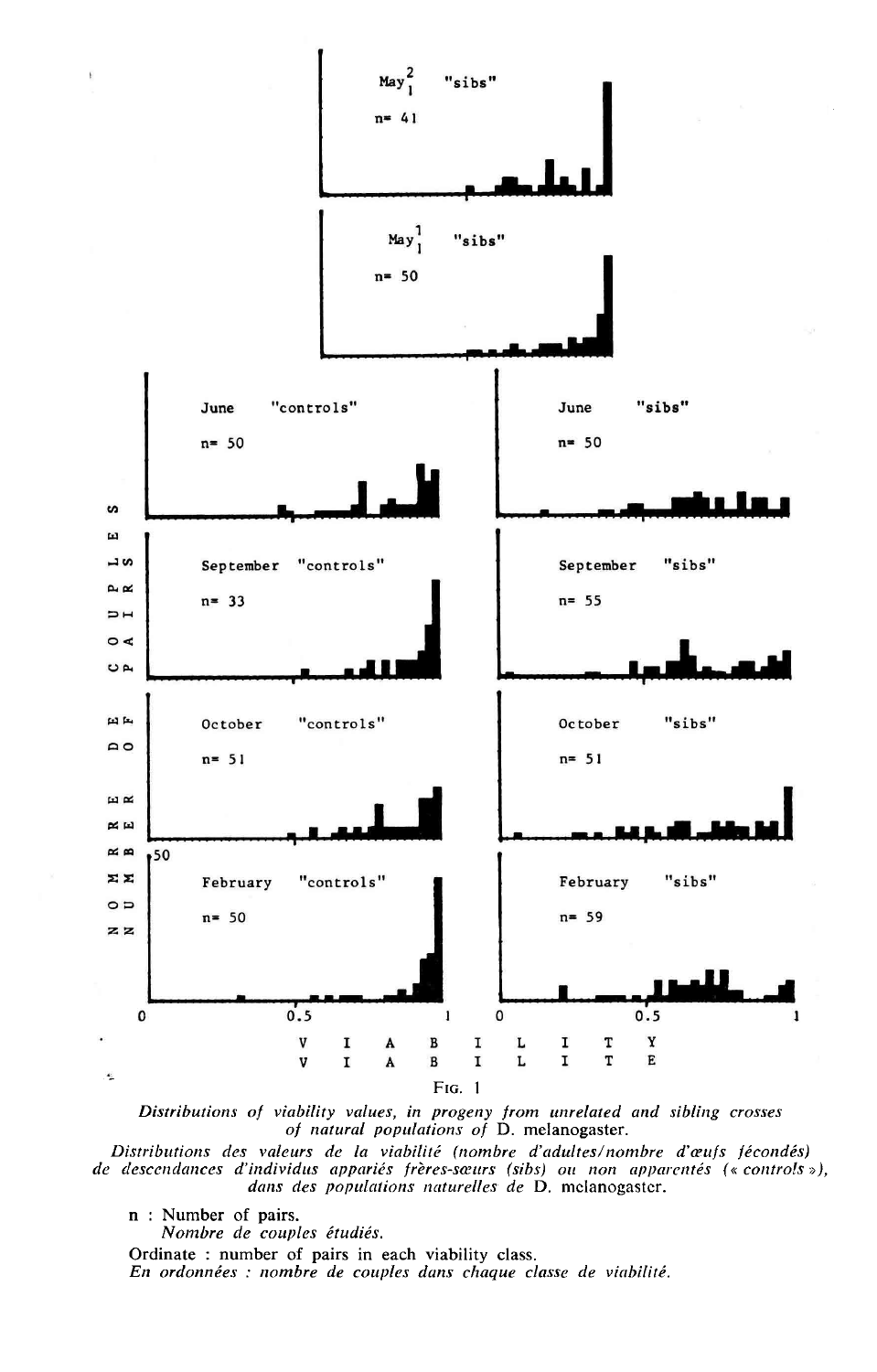

Distributions of viability values, in progeny from unrelated and sibling crosses in generations descending from one D. melanogaster female captured in May. The inferior indice indicates the number of the laboratory generation on which the viability analysis was done.

Distributions des valeurs de la viabilité dans des descendances d'individus  $f\hat{r}$ eres-sœurs (« sibs ») ou non apparentés (« controls »)

pour des générations dérivées d'une femelle de D. melanogaster capturée en mai. L'indice inférieur indique le numéro de la génération de laboratoire sur laquelle<br>le test de viabilité fut effectué.

n : Number of pairs.

Nombre de couples étudiés.

Ordinate : number of pairs in each viability class. En ordonnées : nombre de couples dans chaque classe de viabilité.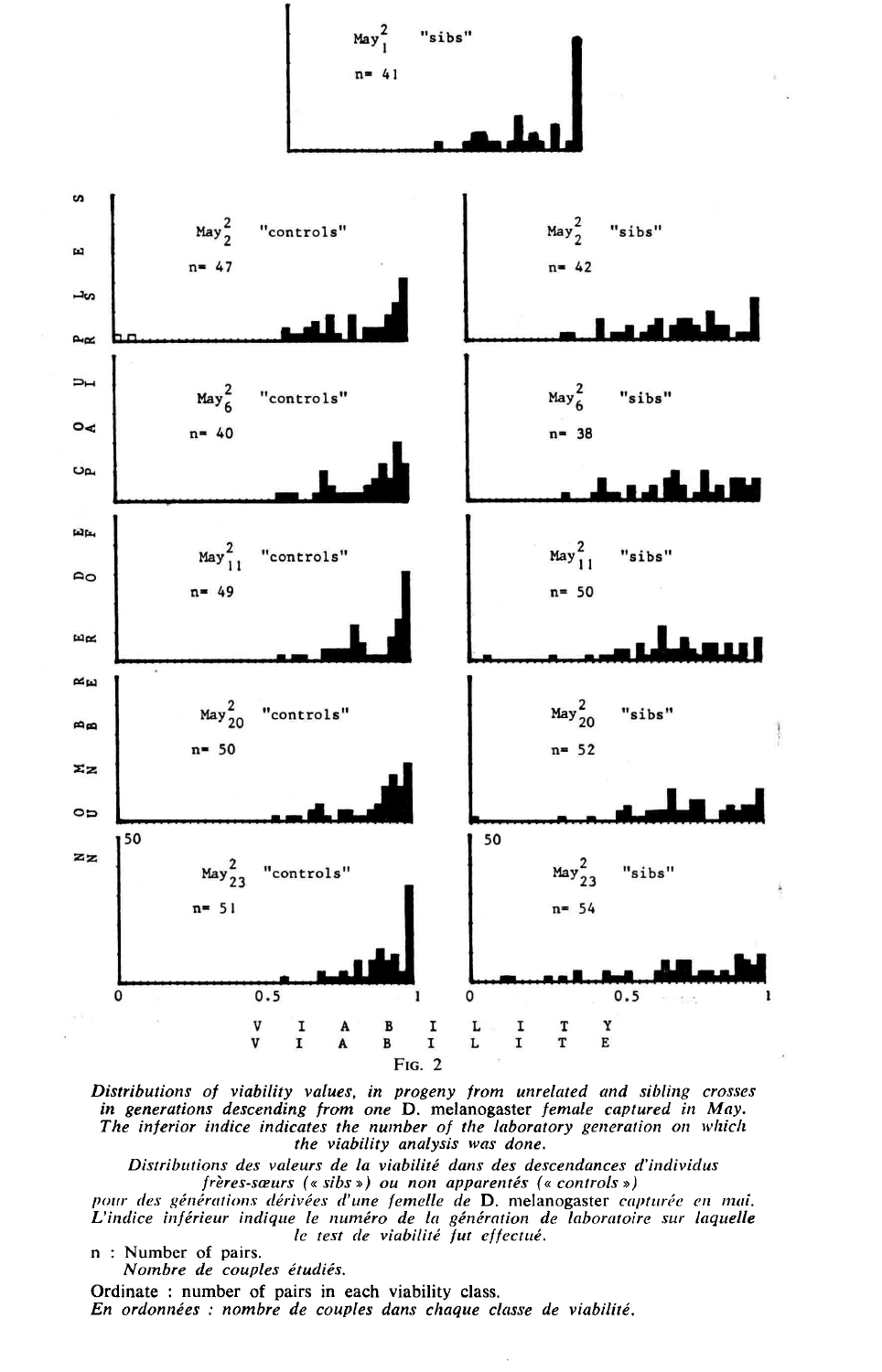

#### FIG. 3

Correspondence analysis of distributions of viability values of progeny from unrelated or sibling matings of D. melanogaster from natural and laboratory populations.<br>The horizontal and vertical axes correspond respectively to the first and second principal components.

o crosses between unrelated flies (controls)

• sib-mating tests in the natural populations

 $(x)$  sib-mating tests in the laboratory generations of the isofemale population descending from the offspring of the female collected in May.

Analyse des correspondances des distributions des valeurs de viabilité des descendances de couples frères-sœurs ou non apparentés, pour les populations naturelles et celles de laboratoire. Les axes horizontaux et verticaux correspondent au 1<sup>er</sup> et au 2<sup>nd</sup> facteurs de l'analyse respectivement.

o croisements entre individus non apparentés (témoins)

· croisements frère-sœur : populations naturelles

 $(\hat{\kappa})$ croisements frère-sœur : générations de laboratoire de la population « isofemelle » descendant d'une femelle capturée en mai.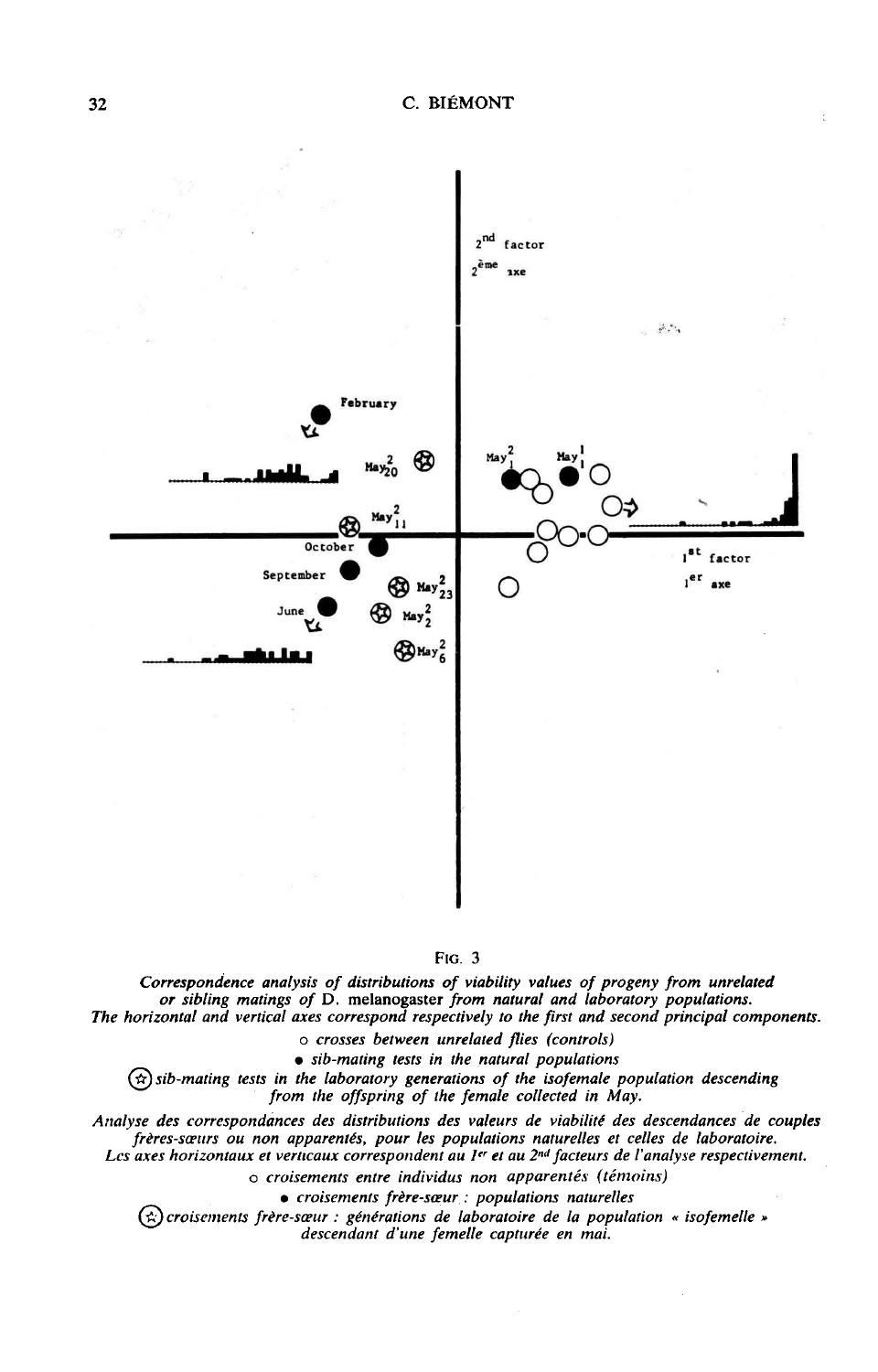This is particularly evident for the February and June populations that are positioned on the 2nd axis of the analysis according to the average value of the low viability classes.

The main striking result, however, is the occurrence of the May sib offspring (May<sub>1</sub> and May<sub>1</sub>, figure 3) among the controls. Since the offspring of each wild May female were sibs, we indeed expected the distributions to be typical of the other sib matings. The fact that these 2 distributions resemble those of the controls suggests that there was a low number of masked deleterious factors in these offspring. Therefore, the flies captured in May that have survived the harsh conditions of winter are characterized by a low frequency of concealed deleterious factors. We can of course wonder if such results could not be due to multiple inseminations of the females. This could lead to a lower coefficient of kindship of the offspring. A distribution of viability ratios intermediate between the controls and the other sib generations should then be observed. This is not consistent with the observation that the shape of the distributions of viability of the 2 May female progenies falls within the range of the controls.

Another interesting result is the inbreeding depression shown by the isofemale population established from one of the females captured in May (May<sub>1</sub><sup>2</sup>, figure 3). This inbreeding depression, revealed by sib matings, is seen from the second generation in the laboratory on  $(May_2^2)$ .

## B. Allozyme assay

The allozyme frequencies for all the populations and laboratory generations are reported in table 1. Some populations appear monomorphic for Adh, Est-C or PGM, loci with low degrees of polymorphism ; so, sampling error may well explain this fact. Unfortunately, the May collected female, that we chose to establish the isofact. Unfortunately, the May collected female, that we chose to establish the iso-<br>female population followed for many generations (May<sup>2</sup> in tables 1 and 2), was<br>monomorphic for Adh. Est-C and *c*-Gndh. The non-significan mcnomorphic for Adh, Est-C and  $\alpha$ -Gpdh. The non significant values of  $F_{1s}$ for May<sub>1</sub><sup>'</sup> and of F<sub>IS</sub> for PGM in May<sub>1</sub><sup>2</sup> (tabl. 2) lead us to reject an explanation in terms of inbreeding, since in such a case, all loci should show an excess in homozygosity. However, the individual values of  $F_{IS}$  for Est-6 are high in the May<sup>2</sup> for May<sub>1</sub> and of  $F_{IS}$  for PGM in May<sub>1</sub><sup>-</sup> (tabl. 2) lead us to reject an explanation<br>in terms of inbreeding, since in such a case, all loci should show an excess in homo-<br>zygosity. However, the individual values of  $F$ (1982) who reported that cage populations have an overall significant deficit of (1982) who reported that cage populations have an overall significant deficit of<br>heterozygotes at the Est-6 locus. This was interpreted as reflecting nonrandom mating<br>with respect to the Est-6 locus. In the isofemale May<sup></sup> with respect to the Est-6 locus. In the isofemale May<sup>2</sup> population settled in the laboratory, one can note an increasing Est-6<sup>S</sup> allele frequency with the generation number. A similar tendency secms also to exist for th quency reached at the 23<sup>rd</sup> generation (May<sub>23</sub>) is higher than what is observed in Example of the other populations. It appears that the May<sup>2</sup><sub>23</sub>) is higher than what is observed in<br>the other populations. It appears that the May<sup>2</sup> isofemale population maintained a<br>high overall degree of beterozygosit high overall degree of heterozygosity in spite of the 3 monomorphic enzyme loci. Note that for the May' sibs the degree of heterozygosity is similar to that of the other natural populations (tabl. 2).

The survey did not reveal the summer-to-autumn increase in frequency of the  $\alpha$ -Gpdh<sup>S</sup> allele observed in other studies (BERGER, 1971 ; DAVID, 1982). In addition,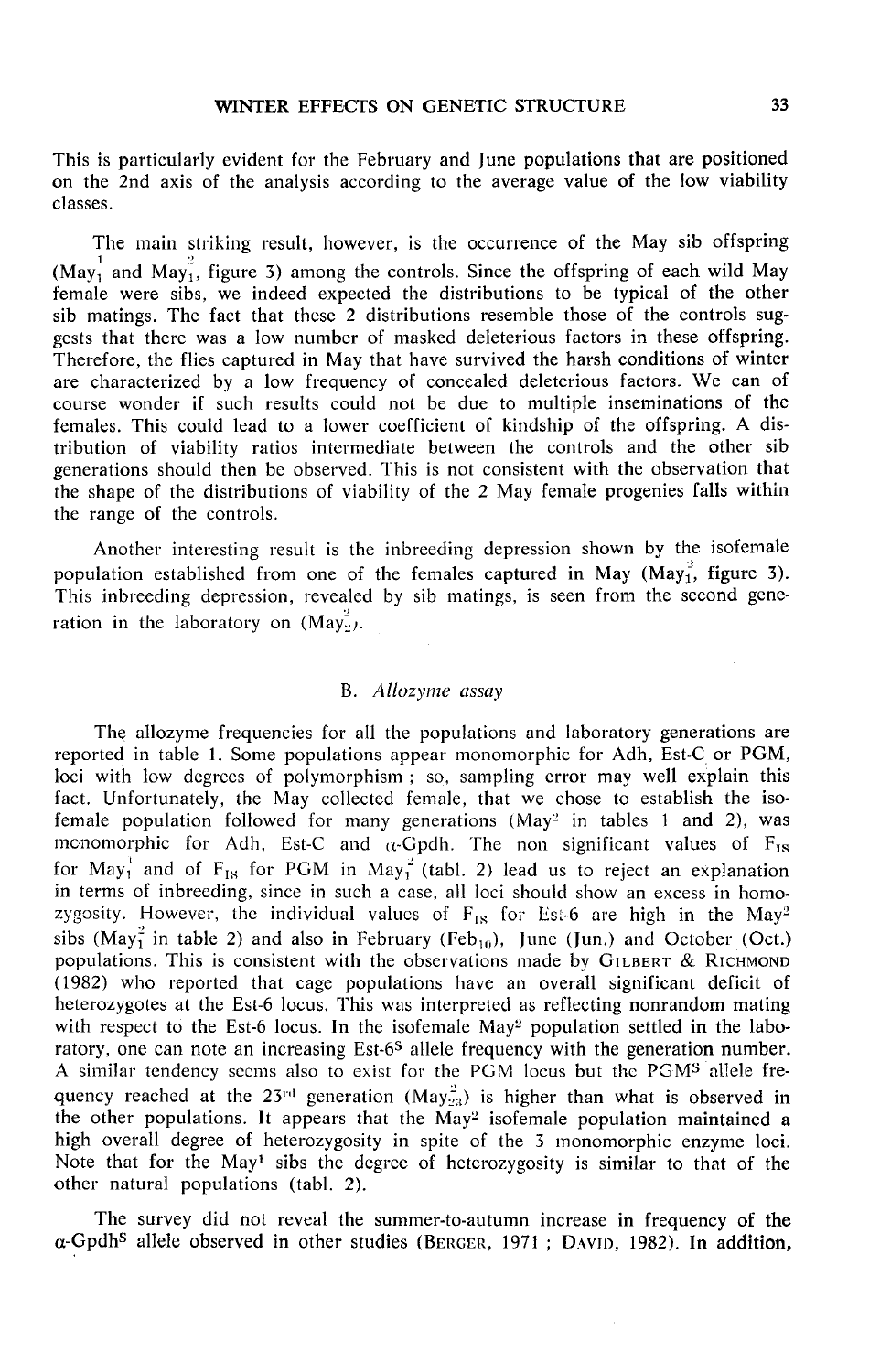| .<br>גו<br>ļ                  |  |
|-------------------------------|--|
| $\ddot{\epsilon}$             |  |
|                               |  |
|                               |  |
|                               |  |
| es for the natural and labor- |  |
|                               |  |
|                               |  |
|                               |  |
| ï                             |  |

TABLE 1

Fréquences des allozymes dans les populations naturelles et de laboratoire de D. melanogaster

|            |                        | May <sup>1</sup>                          | $May^2$                 | $\text{May}^2$ <sup>11</sup> | ${\rm May^2}$<br>$^{20}$ | ${\rm May^2}$<br>23     | Feb.                    | Feb. $10$               | Jun.                    | $\text{Jun}_{\cdot10}$  | Sep.                    | $Step_{10}$    | Öct.                    | $Oct_{10}$              |
|------------|------------------------|-------------------------------------------|-------------------------|------------------------------|--------------------------|-------------------------|-------------------------|-------------------------|-------------------------|-------------------------|-------------------------|----------------|-------------------------|-------------------------|
| Adh        | øμ                     | 0.200<br>0.800                            | 3.0001                  | $^{1,000}_{1}$               | $^{1000}_{-1}$           | $rac{1}{1}$             | 0061                    | 0.010                   | 0.0001                  | 0.000                   | 0.115<br>0.885          | 0.052          | 0.000                   | 0.000                   |
| a-Gpdh     | $\mathbf{r}$           | 0.526<br>0.474                            | 0.0001                  | 0.0001                       | $^{1000}$                | $^{1000}$               | 1.513                   | 0.470                   | 0.348                   | 0.530                   | 0.281                   | 0.323<br>0.677 | 0.640                   | $0.522$<br>$0.478$      |
| $Est-C$    | o IL                   | $\begin{array}{c} 0.000 \\ 1 \end{array}$ | 0.000                   | 000(                         | 0.000                    | 0.0001                  | 1.075<br>229.1          | 1.810                   | 0.018                   | 0.0001                  | 0.000                   | 0.010          | 0.0001                  | 0.000                   |
| Est-6      | $\sim$ $\mu$ $\approx$ | $0.530$<br>$0.470$<br>$0.000$             | 1.599<br>1.441<br>0.000 | ).650<br>0.350<br>0.000      | 0.917<br>0.083<br>0.000  | 0.840<br>0.160<br>0.000 | 0.700<br>0.275<br>0.025 | 0.640<br>0.360<br>0.000 | 0.804<br>0.196<br>0.000 | 0.760<br>0.240<br>0.000 | 0.927<br>0.073<br>0.000 |                | 0.719<br>0.281<br>0.000 | 0.781<br>0.219<br>0.000 |
| <b>PGM</b> | n<br>u                 | $\begin{array}{c} 0.000 \\ 1 \end{array}$ | 1.118<br>0.882          | 1.280                        | 0.198                    | 0.250                   | 0.081<br>0.919          | 0.050                   | 0.155<br>0.845          | 0.180                   | 0.985                   | 0.031          | 0.0091                  | 0.032<br>0.968          |
|            |                        |                                           |                         |                              |                          |                         |                         |                         |                         |                         |                         |                |                         |                         |

S: slow allele. F: fast. UF: ultra fast, in order of increasingly anodal mobility.

The subscripts indicate the number of the laboratory generation on which the electrophoresis was done.

The superscripts identify the females captured in May. May<sup>1</sup> and May<sup>2</sup> correspond to the immediate offspring of each of the 2 files collected in May.

S : allèle lent (slow), F : rapide (fast), UF : ultra rapide (ultra fast).

L'indice inférieur indique le numéro de la génération de laboratoire sur laquelle l'électrophorèse fut effectuée.

L'indice supérieur identifie les femelles capturées en mai. May<sup>1</sup> et May<sup>2</sup> correspondant aux descendants de l<sup>1</sup>re génération de chacune des 2 femelles<br>1 or 7  $1$  et 2.

34

# C. BIÉMONT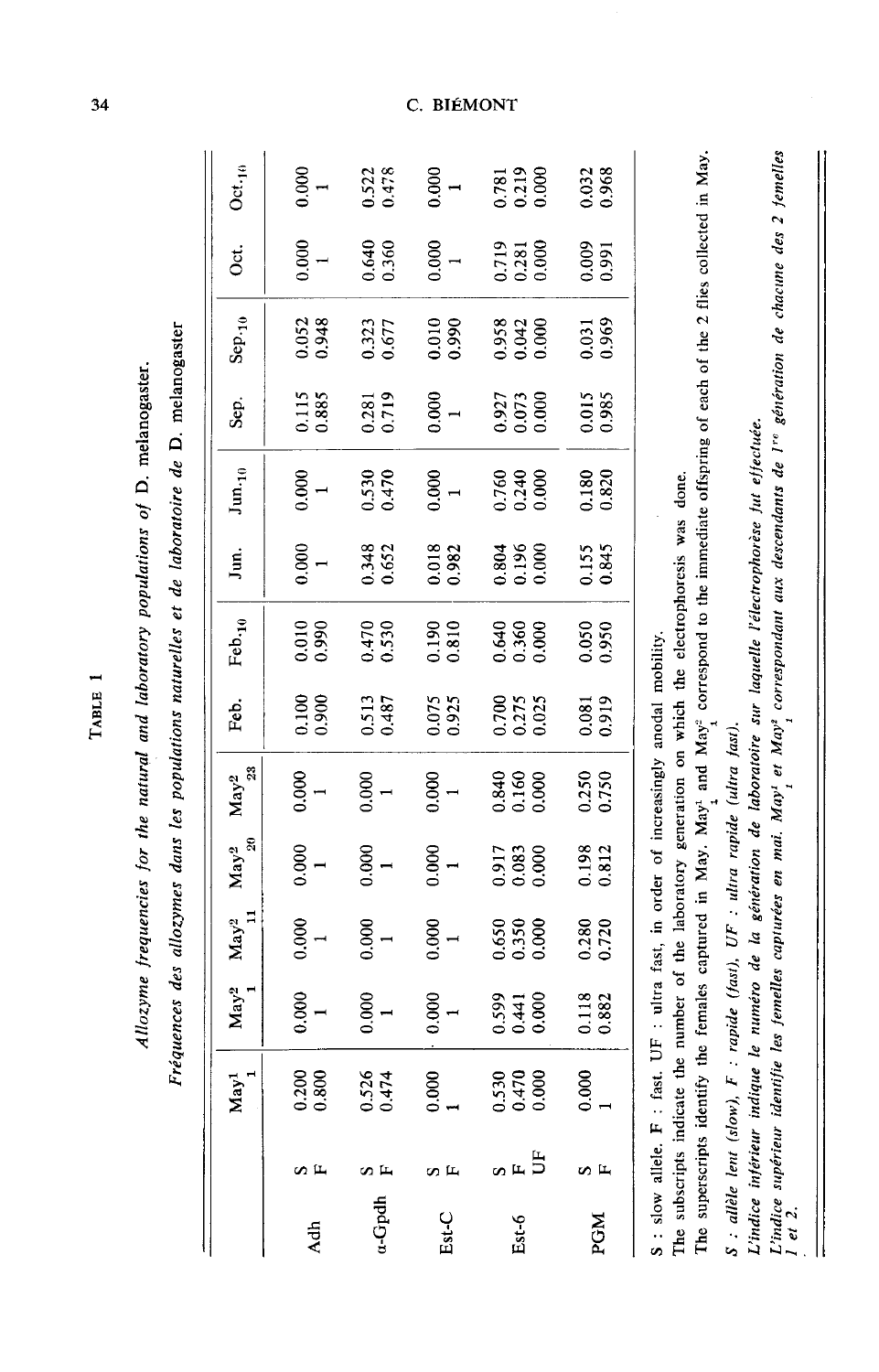| N,      |  |
|---------|--|
|         |  |
| E A T   |  |
| Þ<br>P  |  |
| ۰<br>ĺ. |  |
|         |  |

Observed heterozygosity ( $H_o$ ), theoretical heterozygosity ( $H_o$ ), within-population fixation index ( $F_{1S}$ ) for the natural and laboratory populations of D. melanogaster.

Taux d'hétérozygotie observé ( $H_0$ ) et théorique ( $H_0$ ), index de fixation intra-population ( $F_{18}$ ), pour les populations naturelles et de laboratoire de D. melanogaster.

|       |                                                   | May <sup>1</sup>                                                                                                                                                                                                                                | May <sup>2</sup>                         | $\ensuremath{\mathbf{May^{2}}}\xspace_{11}$ | $\text{May}^2$ 20                               | $\rm{May^2} \over _{23}$                   | Feb.                                                 | $\mathrm{Feb}_{10}$                     | Jun.                                          | $\rm{Jun.}_{10}$                           | Sep.                                      | $Sep_{10}$                                                        | St.                                     | $\mathop{\rm Oct}\nolimits_{10}$         |
|-------|---------------------------------------------------|-------------------------------------------------------------------------------------------------------------------------------------------------------------------------------------------------------------------------------------------------|------------------------------------------|---------------------------------------------|-------------------------------------------------|--------------------------------------------|------------------------------------------------------|-----------------------------------------|-----------------------------------------------|--------------------------------------------|-------------------------------------------|-------------------------------------------------------------------|-----------------------------------------|------------------------------------------|
| Adh   | 모<br>모르                                           | 0.300<br>0.320<br>0.063<br>NS                                                                                                                                                                                                                   | $\circ$                                  | $\overline{\phantom{a}}$<br>00              | $\circ$ $\circ$                                 | ⊣<br>00                                    | 0.200<br>0.180<br>$\frac{11}{2}$<br>$S_{\mathbf{X}}$ | $0.020$<br>$0.010$<br>$\mathbf{S}$      | $\circ$                                       | $\circ$ $\circ$                            | 0.129<br>0.229<br>0.203<br>ŠK             | 0.104<br>0.054<br><b>S</b>                                        | 00                                      | $\circ$ $\circ$                          |
| .Gpdh | ម<br>ដក្នុ                                        | 0.073<br>0.462<br>0.499<br><b>NS</b>                                                                                                                                                                                                            | 00                                       | $\overline{\phantom{a}}$<br>00              | $\overline{1}$<br>$\circ$                       | 0<br>$\circ$                               | 0.450<br>0.450<br>$S_{\mathbf{N}}$                   | 0.620<br>0.245<br>0.500<br><b>S</b>     | 0.196<br>0.454<br>0.568<br>***                | 0.479<br>0.498<br>80.038<br>S <sub>X</sub> | 0.438<br>0.404<br>0.084<br>S <sub>X</sub> | 0.396<br>0.437<br>0.095<br>$\mathbf{S}$                           | 0.404<br>0.461<br>0.124<br>$\mathbf{S}$ | 0.481<br>0.499<br>0.036<br>NS            |
| Est C | $E_{\text{H}}^{\text{c}}$<br>$\mathbf{H}_\bullet$ | $\circ$                                                                                                                                                                                                                                         | $\circ$ $\circ$                          | $\circ$                                     | $\circ$ $\circ$                                 | 00                                         | 0.110<br>0.139<br>0.207<br>$\mathbf{S}$              | 0.340<br>0.310<br>0.105<br>$\mathbf{S}$ | 0.029<br>0.036<br>0.035<br>$\mathbf{S}$       | $\circ$ $\circ$                            | 00                                        | 0.010<br>$\begin{array}{c} 0.021 \\ 0.021 \end{array}$<br>SN      | $\circ$                                 | $\circ$ $\circ$                          |
| Est-6 | 고<br>그 모 모 모                                      | 0.398<br>0.201<br>$\mathbf{S}$                                                                                                                                                                                                                  | $0.235$<br>$0.493$<br>0.523              | 0.180<br>0.455<br>0.604<br>****             | 0.170<br>0.150<br>0.133<br>$\tilde{\mathbf{z}}$ | 0.240<br>0.270<br>$\overline{0.111}$<br>ŠN | 0.095<br>0.475<br>0.434<br>$\frac{S}{S}$             | 0.320<br>0.460<br>0.306<br>$\ast$       | 0.214<br>0.316<br>0.322<br>$\boldsymbol{\pi}$ | 0.396<br>0.364<br>0.088<br>SN              | 0.079<br>0.146<br>0.135<br>$\mathbf{S}$   | $\begin{array}{c} 0.083 \\ 0.080 \end{array}$<br>0.044<br>$^{2}S$ | 0.305<br>0.281<br>0.404                 | 0.363<br>0.342<br>0.061<br>$\frac{S}{S}$ |
| PGM   | ដ<br>ដែល<br>ដ<br>$\vec{H}$                        |                                                                                                                                                                                                                                                 | 0.235<br>0.208<br>0.132<br>$\frac{S}{Z}$ | 0.200<br>0.403<br>$0.504$<br>***            | 0.290<br>0.300<br>0.033<br>$\tilde{\mathbf{z}}$ | 0.300<br>0.375<br>NS<br>NS                 | 0.163<br>0.149<br>0.089<br>$\frac{S}{S}$             | 0.100<br>0.100<br>0.95<br>XS            | 0.162<br>0.272<br>0.406<br>$\frac{4}{3}$      | 0.229<br>0.291<br>0.213<br>S <sub>N</sub>  | 0.028<br>0.030<br>0.070<br>$\mathbf{S}$   | 0.063<br>0.061<br>0.033<br>$\frac{S}{S}$                          | 0.018<br>0.012<br>0.017<br>SN           | 0.049<br>0.062<br>0.210<br>NS            |
|       | ں<br>H<br>$\mathbf{H}_{\mathrm{C}}$               | 0.263<br>0.232                                                                                                                                                                                                                                  | 0.094<br>0.140                           | 0.076<br>0.172                              | 0.092<br>0.092                                  | 0.108<br>0.129                             | 0.280<br>0.280                                       | 0.280<br>0.276                          | 0.152<br>0.269                                | 0.231<br>0.221                             | 0.168<br>0.154                            | 0.133<br>0.139                                                    | 0.140<br>0.176                          | 0.179<br>0.181                           |
|       | 兵<br>2日                                           | 0.112<br><b>SN</b>                                                                                                                                                                                                                              | 0.196                                    | 0.554<br>$\frac{*}{*}$                      | 0.050<br>$\overline{S}$                         | $0.156$<br>NS                              | 0.002<br>SN                                          | 0.003<br>$\mathbf{S}$                   | 0.317<br>黄米草                                  | $\frac{0.055}{NS}$                         | 0.055<br>$\mathbf{S}$                     | 0.009<br>$\tilde{z}$                                              | 0.139                                   | $0.062$<br>NS                            |
|       |                                                   | <b>P</b> is the probability associated with the chi-square, goodness-of-fit of expected to observed heterozygosity.<br><i>P</i> est la probabilité associée au $\chi^2$ de comparaison entre les taux d'hétérozygotie observé et calculé.<br>** |                                          |                                             |                                                 |                                            |                                                      |                                         |                                               |                                            |                                           |                                                                   |                                         |                                          |

# WINTER EFFECTS ON GENETIC STRUCTURE

35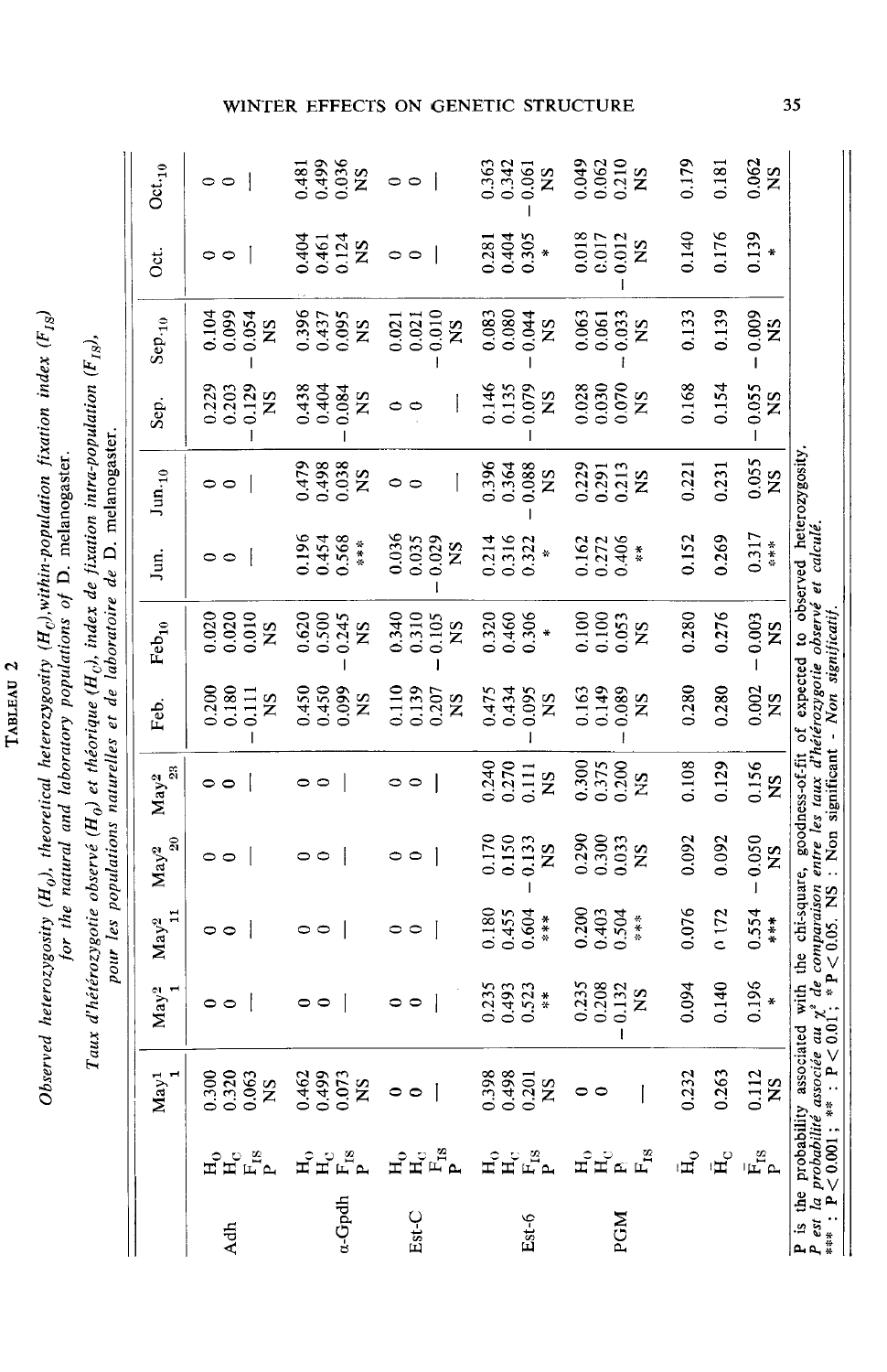though heterogeneity existed among the natural populations, as in the DAmn's (1982) survey, frequencies are similar for many polymorphic loci between natural and laboratory populations as reported by BERGER (1971).

Though the effective size of the population present in May in the cellar was small, the  $F_{IS}$  values and degree of heterozygosity of the descendants of the 2 flies captured (tabl. 2) suggest that these flies were not inbred. Indeed, except for the Est-6 locus, the  $F_{IS}$  values are small and not significant. However, this picture changed after some generations in the laboratory : the  $F_{IS}$  values for Est-6 and PGM (the 2 polymorphic loci) were high and statistically significant at the 11<sup>th</sup> generation (tabl. 2) reflecting thus a high degree of inbreeding. A similar departure from Hardy-Weinberg equilibrium is also apparent in the June sample (tabl. 2) :  $F_{IS}$  values are high for 3 of the 4 polymorphic loci. The fact that Est-C did not share this effect may be due to sampling error since the frequency of the Est of the 4 polymorphic loci. The fact that Est-C did not share this effect may be due to sampling error since the frequency of the Est-C<sup>s</sup> allele is low in this population. However, this departure from Hardy-Weinberg equilibrium disappears completely after 10 generations in the laboratory ( $\overline{F}_{IS} = 0.055$ ). This indicates that the flies caught in June were highly inbred, as expected in a population founded by a few flies. Unfortunately, no estimate of the effective size of this natural population was available.

## IV. Discussion

One problem with the data is that only 2 females were collected at the end of winter in the cellar. However, no fly was expected to be found in the cellar at that time of the year. So, though these fertilized females may not exactly represent a post winter *Drosophila* population, it is reasonable to say that their genetic makeups, characterized by absence of hidden deleterious alleles, were adequate to survive the winter conditions. Furthermore their genetic structures were exactly what was expected from recent observations on the genetic heterogeneity in natural populations (BIÉMONT, 1983; BIÉMONT & BOUCLIER, 1983). Indeed, it was reported that indiviwinter *Drosophila* population, it is reasonable to say that their genetic makeups, characterized by absence of hidden deleterious alleles, were adequate to survive the winter conditions. Furthermore their genetic structur duals with no lethal alleles were highly heterozygous for enzymatic loci and highly homeostatic (as measured by fluctuating asymmetry for wing length : variance of the difference in score between left and right sides) ; such flies might thus be favoured under harsh environmental conditions.

As stated by LEVINS (1968), species which are faced with a variable and unpredictable environment must undergo genetic changes in order to adapt to such conditions. During the year in temperate countries, successive generations are faced with significant variations in temperature and food resources. Therefore, cyclical variations in genetic structure are to be expected. Such periodical seasonal variations have been demonstrated for chromosomal inversion frequencies (DUBININ & TINIAKOV, 1946; Dodictable environment must undergo genetic changes in order to adapt to such condi-<br>tions. During the year in temperate countries, successive generations are faced with<br>significant variations in temperature and food resourc As stated by LEVINS (1968), species which are faced with a variable and unpre-<br>dictable environment must undergo genetic changes in order to adapt to such condi-<br>tions. During the year in temperature countries, successive Strainery and Temperate Countries, successive generations are raced with<br>significant variations in temperature and food resources. Therefore, cyclical variations<br>in genetic structure are to be expected. Such periodical sea tions. During the year in temperate countries, successive generations are faced with<br>significant variations in temperature and food resources. Therefore, cyclical variations<br>in genetic structure are to be expected. Such p BZHANSKY, 1970; DOBZHANSKY & AYALA, 1973), allozyme frequencies (PASTEUR, 1974; STEINER, 1979), a quantitative trait (PREVOSTI, 1955) and frequencies of lethal and semi-lethal alleles (MINAMORI & SAITO, 1964; GOLUBOVSKY, results may be due partially to failure to consider adequately the spatial and temporal structures of the studied population ; the makeup of the gene pool can be affected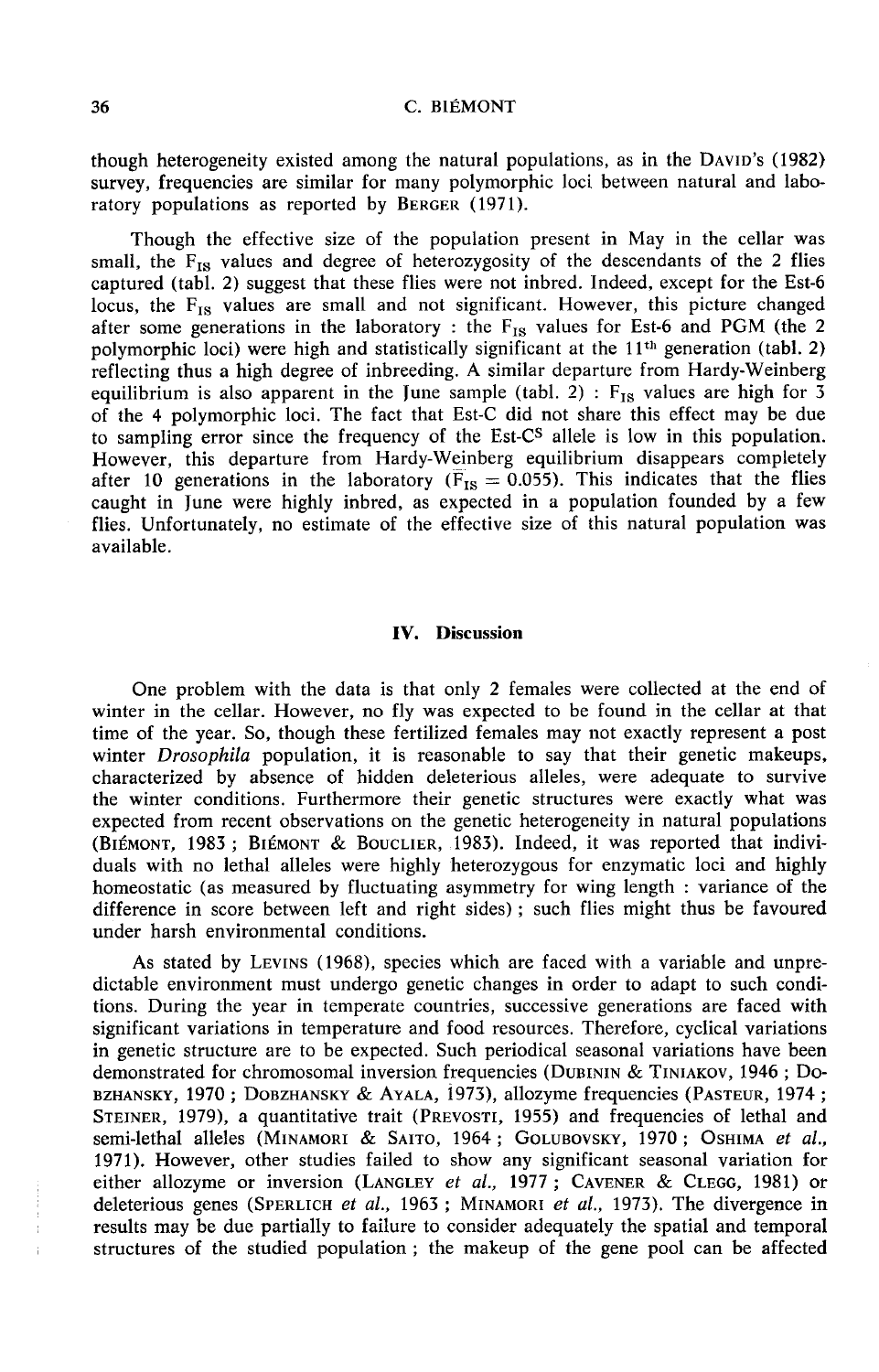by total population size, migration rates between populations, mutations rates, average effects of allelic substitutions and varying selection coefficients. Thus, it is difficult to ascertain the causes of fluctuation in gene frequencies.

Our February and May populations may reflect the 2 modes of selection for heterozygotes free of, or bearing lethals mentioned above. The May females demonstrate selection for heterozygous individuals free of lethal alleles. Indeed, the isofemale populations exhibit no decreased progeny viability of the first generation even though the crosses were between brothers and sisters. Thereafter, the rapid expansion of the size of the laboratory population avoids subsequent inbreeding depression that should have been observed due to the deleterious genes that had accumulated rapidly as revealed by the decrease on viability shown by the sib tests (see figure 1). This accumulation of lethals could have been favoured by the lack of lethals in the gene pool of flies selected during winter. This agrees with SPERLICH expansion of the size of the laboratory population avoids subsequent inbreeding<br>depression that should have been observed due to the deleterious genes that had<br>accumulated rapidly as revealed by the decrease on viability s accumulated rapidly as revealed by the decrease on viability shown by the sib tests<br>(see figure 1). This accumulation of lethals could have been favoured by the lack<br>of lethals in the gene pool of flies selected during win having initially a low frequency of lethals, especially if the population increases x KARLIK (1970) who showed that lethal alleles accumulate rapidly in populations<br>having initially a low frequency of lethals, especially if the population increases<br>rapidly in size. SVED (1973), also found that viability r lines previously choosen for their low viability. Such marked changes were accounted for by postulating that mutations had occurred at very high rate. ARLIK (1970) who showed that lethal alleles accumulate rapidly in populations<br>ng initially a low frequency of lethals, especially if the population increases<br>lly in size. SVED (1973), also found that viability rose sharpl

port (1980) that results of a founder flush event are not comparable to those associated with the continual inbreeding due to a small population size. Indeed, it.is theoretically and experimentally verified that considerable genetic variation is lost in small population because the prolonged inbreeding leads to an increase in homozygosity. However, this is not evident in the experimental « natural » February population. This population is characterized by a high degree of heterozygosity with no departure from Hardy-Weinberg equilibrium and a huge amount of concealed deleterious factors, though this population would have had a small effective size. A similar high degree of heterozygosity was reported in populations of Wool  $\&$  SvERD-Lov (1976). These authors concluded that inbreeding in a small population may eliminate the worst homozygous combinations of genes thus leading to an average gene pool more heterogeneous than expected. Such a selection process associated with inbreeding was also reported as influencing the mean of morphological characteristics from the first generation of inbreeding on (BOUCLIER & BIÉMONT, 1982). One expla-Lov (1976). These authors concluded that inbreeding in a small population may<br>eliminate the worst homozygous combinations of genes thus leading to an average<br>gene pool more heterogeneous than expected. Such a selection pro nation of the above results is cold-dependent selection in favour of heterozygotes bearing lethals. The selection coefficients might be high enough as to largely compensate for the elimination of lethal alleles by the increasing homozygosity due to the small effective population size.

A high frequency of deleterious alleles also could be mediated by a mutator that, according to BERG (1981), can be selected by a global environmental change. This is particularly relevant since it has been postulated recently that such mutators Small effective population size.<br>
A high frequency of deleterious alleles also could be mediated by a mutator<br>
that, according to BERG (1981), can be selected by a global environmental change.<br>
This is particularly relevan Drosophila a change of thermal conditions is capable of producing mutational variations.

In populations maintained in small size, drift and selection associated with inbreeding are expected to be the principal causes of the modification of their genetic structure. Instead, under harsh environmental conditions, in which a few flies manage to survive but a population does not establish, heterozygous individuals free of dele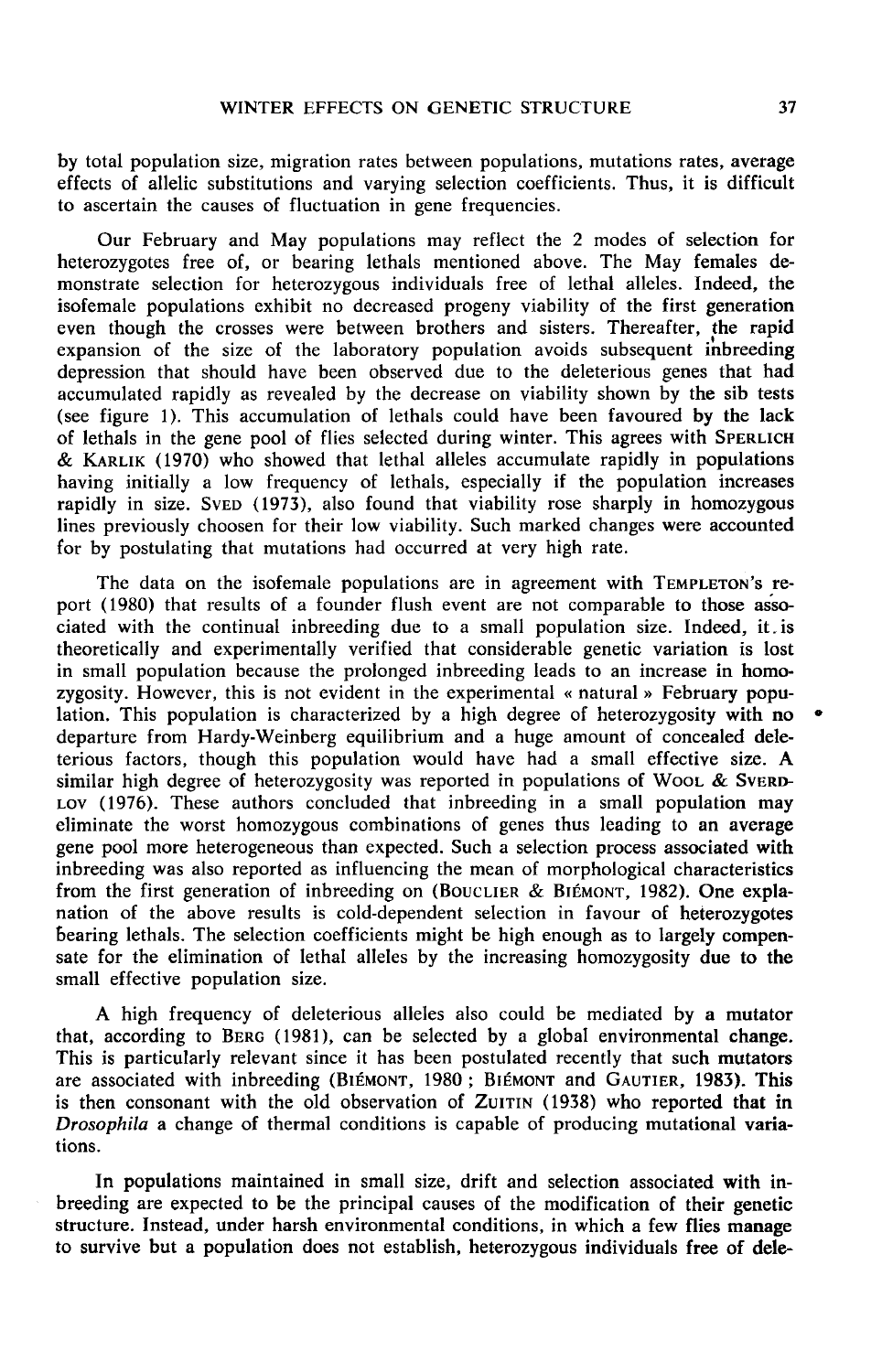C. BIÉMONT

terious alleles are selected. When the conditions become favorable again, the new population formed does not encounter inbreeding depression on viability. However, as the effective size of the population increases, its genetic variability is quickly population formed does not encounter inbreeding depression on viability. However, as the effective size of the population increases, its genetic variability is quickly restored as demonstrated by the rapid accumulation of that adverse environmental conditions in nature might initiate selection against lethal KARLIK, 1970). These results are consistent with those which previously have shown<br>that adverse environmental conditions in nature might initiate selection against lethal<br>heterozygotes (BAND & IVES, 1961, 1968; BAND, 1963 heterozygotes (BAND & IVES, 1961, 1968; BAND, 1963). If the effects of climatic factors were not so evident in other studies (WATANABE et al., 1976), it may be because mutations, increasing population size, or mixture of local subpopulations have obscured the selection pattern.

In the June, September and October samples, the variation in genetic structure may reflect fluctuation in population size, active migration, and the mixture of different populations following the introduction in the cellar of successive kinds of fruit throughout the season. All these populations harboured large amount of deleterious alleles and showed high and similar degrees of heterozygosity in spite of single locus change. We can thus conclude that in summer and autumn populations that originated either from a mixture of different sub populations that could have resisted winter (for example, populations similar to the cold-submitted February population) or from a few selected flies (the May females), no great fluctuation should be observed in either deleterious allele or enzymatic locus heterozygosities. Migration and effective size variation are the main events in shaping the genetic makeup of such populations.

> Received january 4, 1984. Accepted August 23, 1984.

#### Acknowledgements

Acknowledgements<br>1 thank, R. Allemand, J.P. Carante, J. David, M. Klat, J.M. Legay, C. Lemaitre<br>10. Pontier for their criticisms on this manuscript, P. Fouillet for computer help and **Acknowledgements**<br>I thank, R. ALLEMAND, J.P. CARANTE, J. DAVID, M. KLAT, J.M. LEGAY, C. LEMAITRE<br>and D. PONTIER for their criticisms on this manuscript, P. FOUILLET for computer help and<br>O. TERRIER for technical assistanc O. TERRIER for technical assistance. This work was supported by Centre National de la Recherche Scientifique (laboratoire associé n° 243).

### References

BAND H.T., 1963. Genetic structure of populations. Evolution, 17, 307-319.

- BAND H.T., YVES P.T., 1961. Correlated changes in environment and lethal frequency in a natural population of Drosophila melanogaster. Proc. Natl. Acad. Sci., U.S.A., 47, 180-185.
- a natural population of *Drosophila melanogaster. Proc. Natl. Acad. Sci.*, U.S.A., 47, 180-185.<br>BAND H.T., IVES P.T., 1968. Genetic structure of populations. IV. Summer environ-<br>mental variables and lethal and semilethal Drosophila melanogaster. Evolution, 22, 633-641. BAND H.T., IVES P.T., 1968. Genetic structure of populations. IV. - Summer environ-<br>mental variables and lethal and semilethal frequencies in a natural population of<br>*Drosophila melanogaster. Evolution*, **22**, 633-641.<br>BEN
- 
- BENZECRI J.P., 1973. *L'analyse des données. II. L'analyse des correspondances*, 619 pp., Dunot, Paris.<br>BERG R.L., 1981. Mutation rates in mutant and non-mutant *Drosophila* and their bearing on mutability changes in l
- BERGER E.M., 1971. A temporal survey of allelic variation in natural and laboratory populations of Drosophila melanogaster. Genetics, 67, 121-136.

 $\ddot{\mathbf{o}}$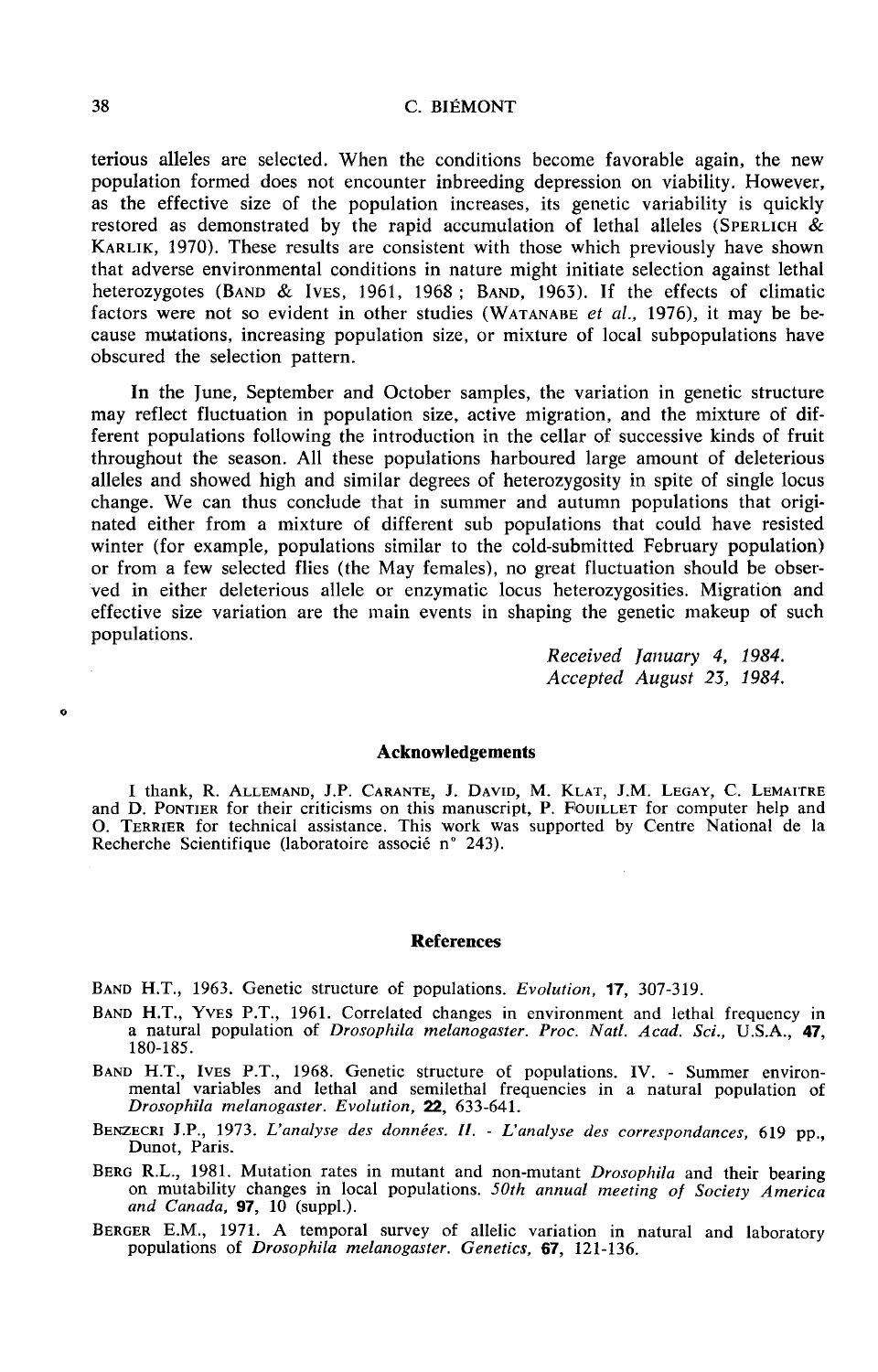- WINTER EFFECTS ON GENETIC STRUCTURE<br>BIÉMONT C., 1980. An inbreeding sensitivity gene in *Drosophila melanogaster. Experientia*,<br>**36**, 169-170. 36, 169-170. BIÉMONT C., 1980. An inbreeding sensitivity gene in *Drosophila melanogaster. Experientia*, **36**, 169-170.<br>BIÉMONT C., 1983. Homeostasis, enzymatic heterozygosity and inbreeding depression in natural populations of *Drosop*
- natural populations of Drosophila melanogaster. Genetica, 61, 179-189.
- **BIÉMONT C., 1980.** An indiversing sensitivity gene in *Drosophita metanogaster*. *Experientia*, **BEMONT** C., 1983. Homeostasis, enzymatic heterozygosity and inbreeding depression in natural populations of *Drosophila mela* in Drosophila melanogaster populations. Experientia, 39, 313-315. BIEMONT C., 1989. Homeostasis, enzymant meterozygosity and morecumg depression in<br>natural populations of *Drosophila melanogaster. Genetica*, 61, 179-189.<br>BIÉMONT C., BOUCLIER F., 1983. Morphological variability and concea
- melanogaster and its frequency in natural populations. Genetica, 61, 191-195.
- BIÉMONT C., BOOCLIER 1, 1969. Morphological variationy and conceated detections effects<br>in *Drosophila melanogaster* populations. *Experientia*, **39**, 313-315.<br>BiéMONT C., GAUTIER C., 1983. An inbreeding-incompatibility ge Genetica, 60, 13-17. BIÉMONT C., GAUTIER C., 1983. An inbreeding-incompatibility genetic system in *Drosophila*<br>melanogaster and its frequency in natural populations. *Genetica*, **61**, 191-195.<br>BOUCLIER F., BIÉMONT C., 1982. Morphological vari
- Hybrid dysgenesis in Drosophila melanogaster. Science, 207, 606-611. BREGLIANO J.C., PICARD G., BUCHETON A., PELISSON A., LAVIGE J.M., L'HERITIER P., 1980.
- population of Drosophila melanogaster. Genetics, 98, 613-623. CAVENER D.R., CLEGG M.T., 1981. Temporal stability of allozyme frequencies in a natural population of *Drosophila melanogaster*. Genetics, **98**, 613-623.<br>DAVID J.R., 1982. Latitudinal variability of *Drosophila melanogaste*
- DAVID J.R., 1962. Latitudinal variability of *Drosophita metanogaster*: anozyme requencies<br>divergence between european and afrotropical populations. *Biochem. Genet.*, **20**,<br>747-761.<br>DOBZHANSKY T., 1970. *Genetics of the e* 747-761. DAVID J.R., 1982. Latitudinal variability of *Drosophila melanogaster*: allozyme frequencies<br>divergence between european and afrotropical populations. *Biochem. Genet.*, 20,<br>747-761.<br>DOBZHANSKY T., 1970. Genetics of the ev
- New York.
- somal polymorphisms in natural populations of Drosophila. Proc. Natl. Acad. Sci., U.S.A., 70, 680-683. DOBZHANSKY T., AYALA F.J., 1973. Temporal frequency changes of enzyme and chromosomal polymorphisms in natural populations of *Drosophila. Proc. Natl. Acad. Sci.*, U.S.A., **70**, 680-683.<br>DUBININ N.P., TINIAKOV G.G., 1946.
- 
- GILBERT D.G., RICHMOND R.C., 1982. Studies of esterase 6 in Drosophila melanogaster. XII. - Evidence for temperature selection of Est 6 and Adh alleles. Genetica, 58, 109-119. GILBERT D.G., RICHMOND R.C., 1982. Studies of esterase 6 in *Drosophila melanogaster*.<br>
XII. - Evidence for temperature selection of Est 6 and Adh alleles. *Genetica*, 58,<br>
109-119.<br>
GIRARD P., 1976. *Etude du polymorphism*
- $c \nexists a \neq 0$  Drosophila melanogaster. Thèse de 3<sup> $\cdot$ </sup> cycle. Université de Paris 7.
- OLUBOVSKY M.D., 1970. Seasonal fluctuation of lethal mutations in three natural populations of Drosophila melanogaster. Genetika (U.S.S.R.), 6, 78-91.
- HIRAIZUMI Y., CROW J.F., 1960. Heterozygous effects on viability, fertility, rate of develop-<br>
HIRAIZUMI Y., CROW J.F., 1960. Heterozygous effects on viability, fertility, rate of develop-<br>
ment and longevity of *Drosophil* Genetics, 45, 1071-1083. HIRAIZUMI Y., CROW J.F., 1960. Heterozygous effects on viability, fertility, rate of development and longevity of *Drosophila* chromosomes that are lethals when homozygous *Genetics*, **45**, 1071-1083.<br>KIDWELL M.G., 1983. I
- 125-154, Academic Press, London. LANGLEY C.H., 1983. Intraspecific hybrid sterility. *In*: Genetics and Biology of Drosophila,<br>125-154, Academic Press, London.<br>LANGLEY C.H., ITO K., VOELKER R.A., 1977. Linkage disequilibrium in natural populations<br>of *Dro*
- of Drosophila melanogaster. Seasonal variation. Genetics, 86, 447-454. LANGLEY C.H., ITO K., VOELKER R.A., 1977. Linkage disequilibrium in natural populations of *Drosophila melanogaster*. Seasonal variation. *Genetics*, 86, 447-454.<br>LERNER I.M., 1954. *Genetic homeostasis*, 134 pp., Oliver a
- 
- LEVINS R., 1968. Evolution in changing environments. Princeton University Press, Princeton, N.J. LERNER I.M., 1954. *Genetic homeostasis*, 134 pp., Oliver and Boyd, Edinburgh.<br>LERNER I.M., 1954. *Genetic homeostasis*, 134 pp., Oliver and Boyd, Edinburgh.<br>LEVINS R., 1968. *Evolution in changing environments*. Princeton
- LEVING II, 1970. EVORMON IN CHARGING CHARGING. THECCEN CHARGING TRESS, THE CEO., N.J.<br>LEWONTIN R.C., 1974. The genetic basis of evolutionary changes, 346 pp., Columbia University Press, New York London.<br>LI C.C., HORVITZ
- 
- Am. J. Hum. Genet., 5, 107-117.<br>
MINAMORI S., ITO K., NAKAMURA A., ANDO Y., SHIOMI H., 1973. Increasing trend in<br>
frequencies of lethal and semilethal chromosomes in a natural population of *Drosophila*<br>
melanogaster. Jap. LEWONTIN R.C., 1974. The genetic basis of evolutionary changes, 346 pp., Columbia University Press, New York - London.<br>
LI C.C., HORVITZ D.G., 1953. Some methods of estimating the inbreeding coefficient.<br>
Am. J. Hum. Genet frequencies of lethal and semilethal chromosomes in a natural population of Drosophila melanogaster. Jap. J. Genet., 48, 41-51. MINAMORI S., ITO K., NAKAMURA A., ANDO Y., SHIOMI H., 1973. Increasing trend in frequencies of lethal and semilethal chromosomes in a natural population of *Drosophila melanogaster. Jap. J. Genet.*, **48**, 41-51.<br>MINAMORI S
- populations of Drosophila melanogaster. Jap. J. Genet., 38, 290-304.
- melanogaster. XI. Genetic variability in a local population. Genetics, 76, 339-366.